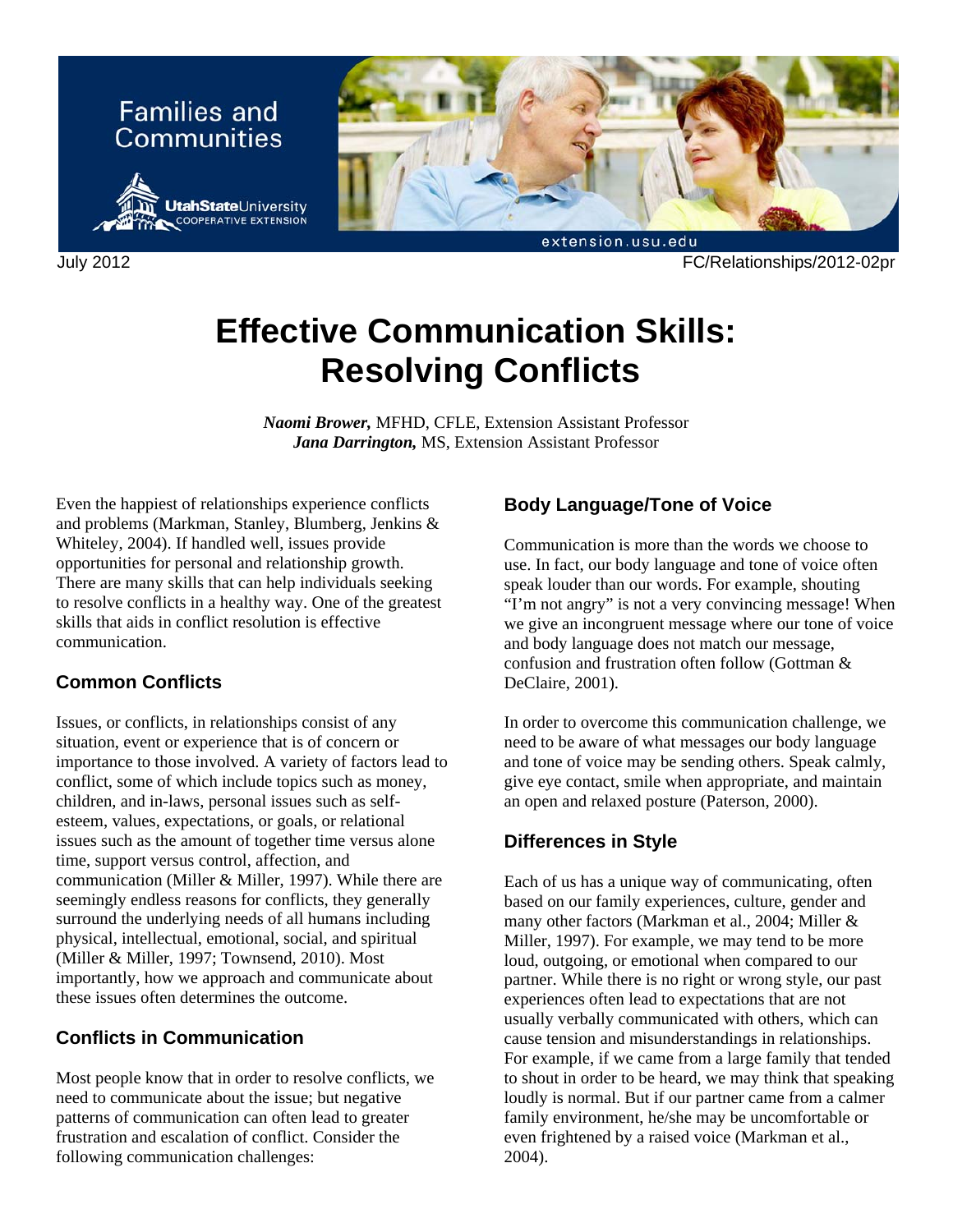Discussing our backgrounds and perceptions can help to clarify expectations to ourselves and others and can also help our partner to understand our point of view. Knowing this information can often help in the problem solving process.

## **Communication Roadblocks**

Communication roadblocks occur when two people talk in such a way that neither one feels understood. Research has found four particularly negative styles of communication, often referred to as the "four horsemen of the apocalypse," (Gottman, 1999, p.27) because if left unchecked, these styles of interaction can eventually become lethal to relationships. These styles are criticism, contempt, defensiveness, and stonewalling (Gottman, 1999).

- *Criticism* attacks the character or personality of another. While it is normal to have complaints about another's specific actions, it is very different to put them down as a person because of those actions. For example, a complaint might be, "I felt worried when you did not call to tell me that you were going to be home late." A criticism in the same situation would be expressed as "You are so inconsiderate, you never call me when you are going to be late." Critiques focus on certain behaviors; criticism negatively focuses on the person's intentions and character.
- *Contempt* portrays disgust and a lack of respect for the other person through body language, such as eye rolling or sneering, or by name calling, sarcasm and cutting remarks.
- *Defensiveness* is a seemingly understandable reaction that individuals take to criticism and contempt; however, it often escalates the conflict. When we are defensive, we tend to stop listening to the other's viewpoint and communication is shut down.
- *Stonewalling* is withdrawing from communication and refusing to engage in discussion. In other words, it is the adult version of the "silent treatment" that young children utilize when they are upset. Conflict resolution is impossible without communication!

Some additional examples of communication roadblocks include (Miller & Miller, 1997):

- Ordering ("Stop complaining!")
- Warning ("If you do that, you'll be sorry.")
- Preaching ("You shouldn't act like that.")
- Advising ("Just wait a couple of years before deciding.")
- Lecturing ("If you do this now, you won't grow up to be a responsible adult.")
- Agreeing, just to keep the peace ("I think you're right.")
- Ridiculing ("OK, little baby.")
- Interpreting ("You don't really believe that.")
- Sympathizing ("Don't worry, it'll all work out.")
- Questioning ("Who put that idea into your head?")
- Diverting ("Let's talk about something more pleasant.")

Communication roadblocks are very common; however, they do not promote healthy conflict resolution and often lead to escalation of the conflict. Recognizing these roadblocks and making efforts to effectively communicate can help individuals overcome roadblocks.

# **Tips to Resolve Conflict**

**Soften the Startup.** One of the skills to overcome communication roadblocks includes a soft startup to the conversation by starting with something positive, expressing appreciation, focusing on problems one at a time and taking responsibility for thoughts and feelings (Gottman, 1999; Gottman & Declaire, 2001; Patterson, 2000). In addition, when expressing the problem, starting the message with "I" instead of "You" can decrease defensiveness and promote positive interactions with others (Darrington & Brower, 2012). For example, "I want to stay more involved in making decisions about money" rather than "You never include me in financial decisions."

**Make and Receive Repair Attempts.** Another important skill in overcoming communication roadblocks is learning to make and receive repair attempts (Gottman, 1999). Repair attempts are efforts to keep an increasingly negative interaction from going any further by taking a break or making efforts to calm the situation. This is important because when conflicts arise, we often experience intense emotional and physical stress that can impact our ability to think and reason, which can lead to communication roadblocks (Gottman & DeClaire, 2001). Taking time away from the conflict (at least 20 minutes) to calm down can help us be more prepared to discuss the issue (Gottman, 1999; Gottman & DeClaire, 2001; Markman et al, 2004).

**Effective Speaking and Listening Skills.** Overcoming communication roadblocks requires effective speaking and listening skills. Markman, Stanley and Blumberg (2010) share what they call the "speaker-listener" technique to help individuals more effectively communicate. Each partner takes turns being the speaker and the listener.